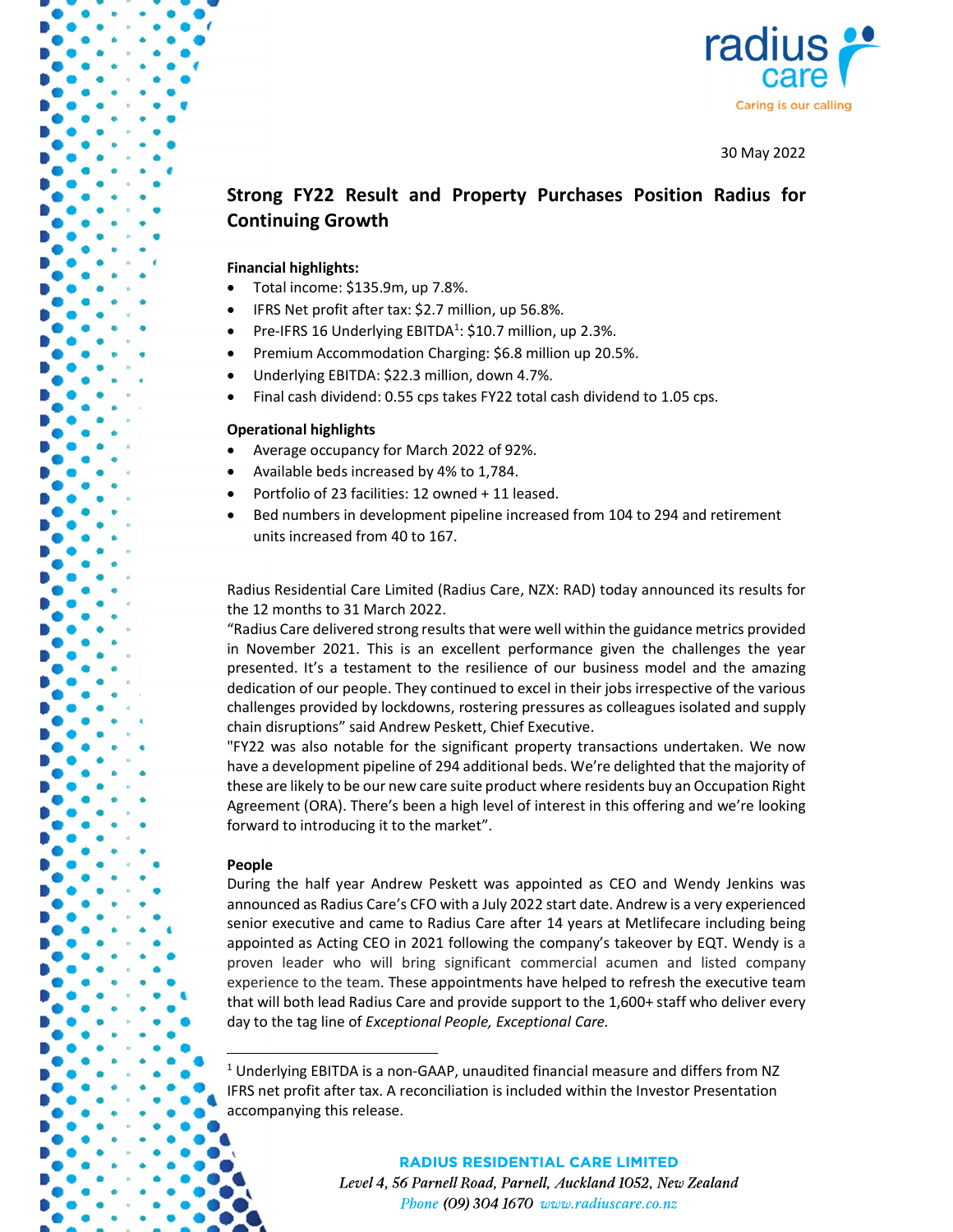"I've spent a lot of time recently visiting our superb care homes. It's a pleasure to engage with our residents and staff. My overwhelming sense is that our residents and their families are highly appreciative of the high levels of care they receive and our staff treat our residents with enormous levels of respect and as members of their own family. This strong bond makes for a very special culture that is difficult to replicate," said Mr Peskett.

## Financial performance

Revenue from care services increased 8.9% for the year to \$132.1m. Total income was \$135.9m, up 7.8%.

Reported profit for the year was \$2.7m compared with \$1.7m in the prior year. Pre-IFRS Underlying EBITDA for the year was \$10.7m, up from \$10.5m in FY21. Underlying EBITDA for the year was \$22.3m, compared to the \$23.4m earned in FY21.

Underlying EBITDA<sup>2</sup> per bed increased 1.8% from \$19.5k in FY21 to \$19.9k, significantly greater than the industry average and several of Radius's major competitors. Continuing growth in this key metric is expected.

Wage pressure was reflected in employee costs increasing 10.6% to \$82.4m. Other expenses increased 6.7% to \$30.2m. Total expenses increased 7.1% to \$132.9m.

At 31 March Radius Care had total assets of \$290m and \$30m of debt. Its investment property portfolio was valued at \$46m, property, plant and equipment at \$74m and rightof-use assets (or leased assets) of \$134m. Following the acquisition of four facilities from UCG Investments Limited for \$46.7m on 6 May 2022, land and buildings increased by \$46.7m and right-of-use assets reduced by \$27.1m.

Cashflow from operating activities was \$9.9m compared with \$14.5m for FY21. Net cash used in investing activities was \$52.8m compared with \$5.1m for the prior year. Net cash provided by/used in financing activities was \$42.2m compared with (\$9.0m) for FY21.

## Property portfolio changes

Radius Care's strategy is to acquire facilities it leases, acquire aged care facilities from third parties, develop new facilities and expand its existing facilities.

"We've executed our strategy by undertaking three large property transactions in the past ten months. In August last year we bought the land and buildings of four leased facilities in Auckland, Waikato, Taranaki and Canterbury for \$31.4m. We acquired Clare House in Invercargill from a third party for \$14.5m in November 2021. The land and buildings at a further four leased facilities were acquired for \$46.7m just after our 31 March balance date," said Mr Peskett.

As the owner of a site, rather than lessee, Radius Care can expand and reconfigure it to best suit its needs. All these purchases were immediately earnings accretive due to borrowing costs being lower than the lease payments.

"As a result of the acquisition of the nine sites, the overall number of beds expected to be added across our portfolio has increased from 104 to 294 and independent living units from 40 to 167. That will see a very significant expansion in our product and services offerings over the next few years. These rooms will attract additional accommodation supplements, further boosting our underlying EBITDA per bed" added Mr Peskett.

## Operational performance

A key performance metric for Radius Care is to increase the proportion of revenue derived from non-government contract streams. Direct private revenue paid for non-government funded services and amenities was \$14.6m, up from \$13.8m last year. As a percentage of total revenue, it amounted to 10.8%, slightly lower than 11.0% achieved last year due to lower village revaluation gains.

-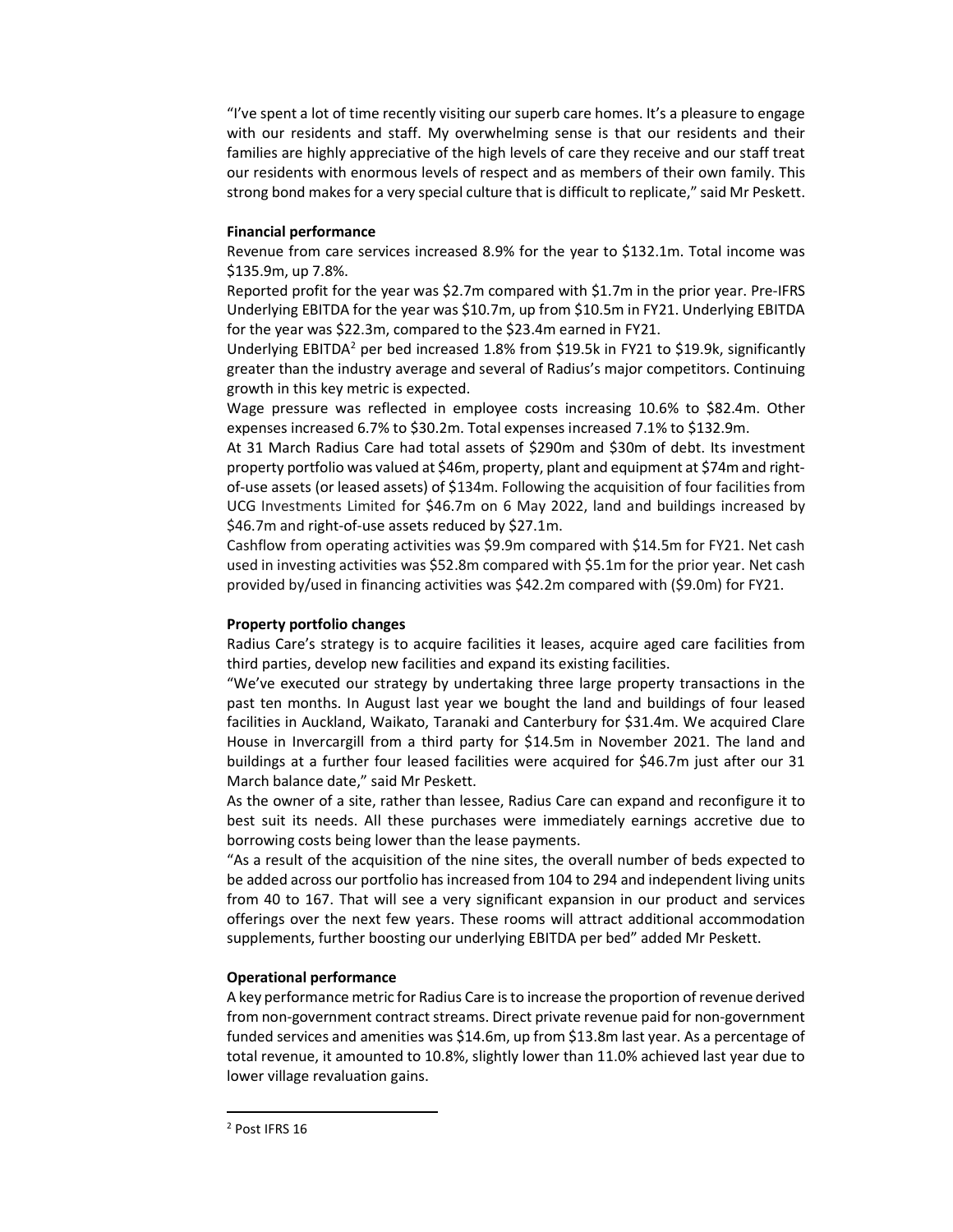## FY23 development activity

Construction of an additional 24 beds at Thornleigh Park, New Plymouth is underway. These will be completed and added to the available bed pool by March 2023. Resource consent applications have been lodged for the addition of 61 beds at Lexham Park and Taupaki Gardens. It is expected that the building work at these facilities will commence during the FY23 year.

With an overall pipeline of 294 beds, the additional beds are expected to be delivered over the next three to four years.

## Labour environment

In FY22 labour costs comprised 62.0% of total operating expenses, up from 60.0% in FY21. Despite New Zealand's borders being fully reopened from 31 July, nurses (and other healthcare workers) who arrive after that date are not able to apply for residence for two years. This is an extremely unsatisfactory situation. In addition, most partners of temporary migrant workers will need to qualify for an Accredited Employer Work Visa in their own right, instead of automatically getting an open work visa with the ability to come to New Zealand from 4 July.

"Along with our industry peers, we are lobbying the Government to take another look at these decisions. The policy setting is simply not helpful in addressing the critical worker shortage we currently face. There is no logic to where the Government has decided to land in regard to allowing skilled and qualified healthcare workers to immigrate to New Zealand" said Mr Peskett.

## Dividend

Radius Care's dividend policy is to distribute 50% to 70% of Available Funds From Operations (AFFO) across two payments with the payments being relatively even.

In line with the policy, a final cash dividend for FY22 of 0.55 cents per share will be paid on 22 June making a total cash dividend for the year of 1.05 cents per share. The pay-out rate of 67.5% of AFFO is near the top end of the policy range. The dividend is in line with the 1.05 cents per share in FY21. Full imputation credits will be attached, increasing the dividend to 1.46 cents per share on a gross basis.

Directors are considering the implementation of a dividend reinvestment plan in future.

#### **Outlook**

"Radius Care has been in a growth phase through FY22 and this will continue in FY23 and beyond. We expect our care business to continue to enjoy growth driven by increased bed numbers and further portfolio optimisation, including an increased focus on premium charging and providing care suite ORAs. Overall industry dynamics point to continuing demand for Radius Care's high acuity and specialist care and services from aging and unwell New Zealanders. This underpins the company's expectation of continued demanddriven growth, supporting the expansion of the aged care and retirement village offering," said Mr Peskett.

An update on FY23 performance to date will be provided at the annual shareholders meeting later in 2022.

Ends

For further information, please contact: Andrew Peskett Chief Executive Officer